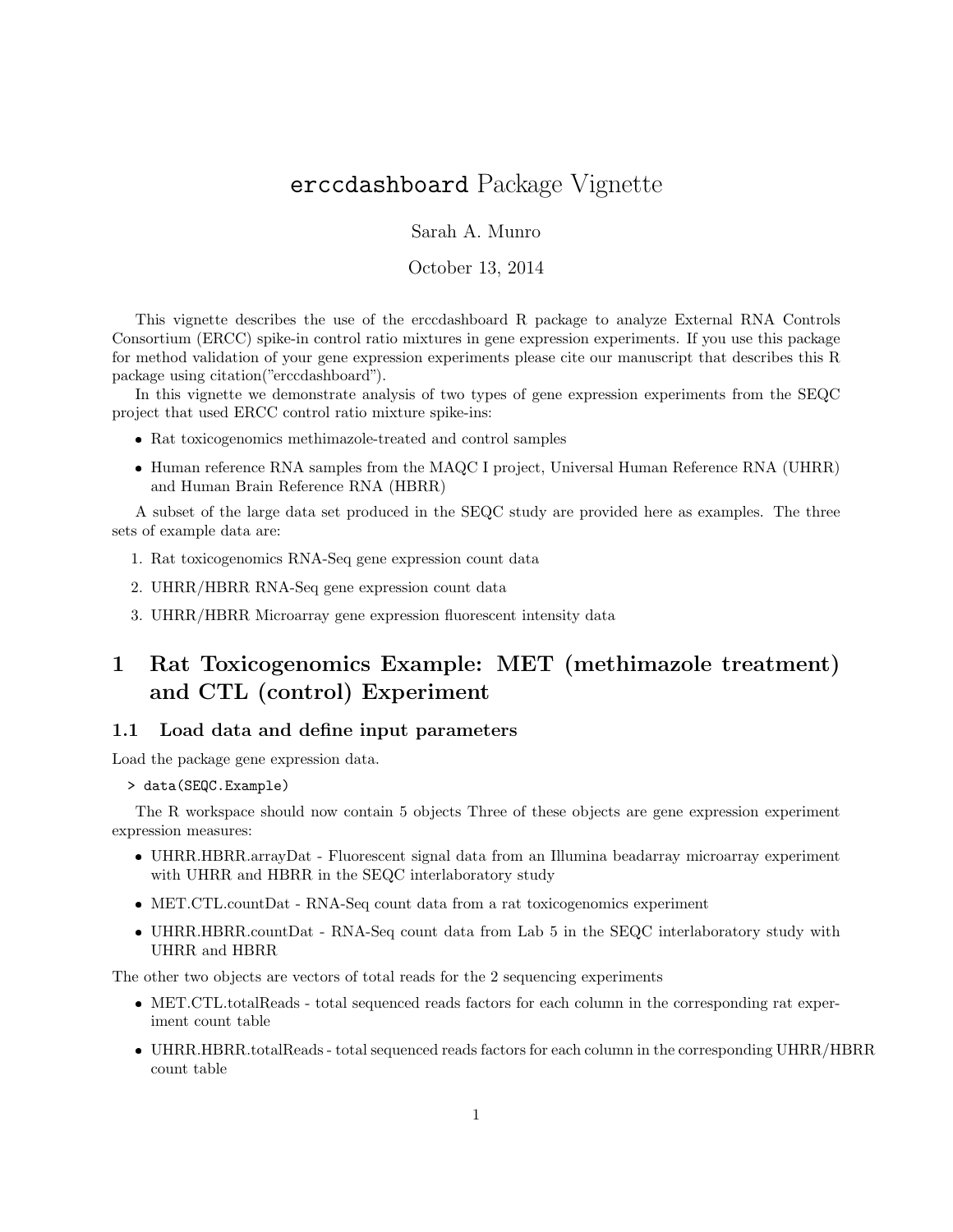### 1.2 Quick analysis: runDashboard

To run the default analysis function runDashboard on the MET-CTL rat toxicogenomics RNA-Seq experiment, the following input arguments are required:

```
> datType = "count" # "count" for RNA-Seq data, "array" for microarray data
> isNorm = FALSE # flag to indicate if input expression measures are already
> # normalized, default is FALSE
> exTable = MET.CTL.countDat # the expression measure table
> filenameRoot = "RatTox" # user defined filename prefix for results files
> sample1Name = "MET" # name for sample 1 in the experiment
> sample2Name = "CTL" # name for sample 2 in the experiment
> erccmix = "RatioPair" # name of ERCC mixture design, "RatioPair" is default
> erccdilution = 1/100 # dilution factor used for Ambion spike-in mixtures
> spikeVol = 1 # volume (in microliters) of diluted spike-in mixture added to
> # total RNA mass
> totalRNAmass = 0.500 # mass (in micrograms) of total RNA
> choseFDR = 0.05 # user defined false discovery rate (FDR), default is 0.05
```
The first input argument, datType, indicates whether that data is integer count data from an RNA-Seq experiment ("count") or data from a microarray experiment ("array"). The isNorm argument indicates if the input expression measures are already normalized, the default value is FALSE. If you want to use normalized RNA-Seq or microarray data in the analysis, the isNorm argument must be set to TRUE. If the data is normalized, then limma will be used for array data DE testing, but for RNA-Seq data, DE testing results must be available in the working directory in a file named "filenameRoot ERCC Pvals.csv"

The third argument, exTable, is the expression measure table.

Take a look at the RatTox experiment count table.

```
> head(MET.CTL.countDat)
```

| Feature MET_1 MET_2 MET_3 CTL_1 CTL_2 CTL_3          |                         |                            |              |      |          |
|------------------------------------------------------|-------------------------|----------------------------|--------------|------|----------|
| 16499 ERCC-00002 16629 18798 26568 36600 45436 25163 |                         |                            |              |      |          |
| 16500 ERCC-00003 1347 1565 1983 3048 3447 2195       |                         |                            |              |      |          |
| 16501 ERCC-00004 4569 5570 6755 1240 1484            |                         |                            |              |      | 902      |
| 16502 ERCC-00009 811                                 |                         | 869 1123 909               |              | 1073 | 537      |
| 16503 ERCC-00012                                     | $\overline{0}$          | $\Omega$<br>$\Omega$       |              |      | $\Omega$ |
| 16504 ERCC-00013                                     | $\overline{\mathbf{3}}$ | $\mathcal{P}$<br>$1 \quad$ | $\mathbf{1}$ | 5.   | 1        |

The first column of the expression measure table, Feature, contains unique names for all the transcripts that were quantified in this experiment. The remaining columns represent replicates of the pair of samples, in this expression measure table the control sample is labeled CTL and the treatment sample is labeled MET. An underscore is included to separate the sample names from the replicate numbers during analysis. This column name format Sample Rep is required for the columns of any input expression measure table. Only one underscore  $\left(\frac{\ }{\ }$  should be used in the column names.

The default differential expression testing of RNA-Seq experiments in the erccdashboard is done with the QuasiSeq package, which requires the use of integer count data. The default normalization of the data is 75th percentile (also known as upper quartile) normalization. It is optional to provide a vector of per replicate normalization factors through the input argument repNormFactor, such as a vector of total reads for each replicate. The example total reads vectors we provide here were derived from the FASTQ files associated with each column in the RNA-Seq experiment count tables. Any repNormFactor vector will be used as a library size normalization factor for each column of exTable. This will be adjusted to be a per million reads factor.

For any experiment the sample spiked with ERCC Mix 1 is sample1Name and the sample spiked with ERCC Mix 2 is sample2Name. In this experiment sample1Name = MET and sample2Name = CTL. For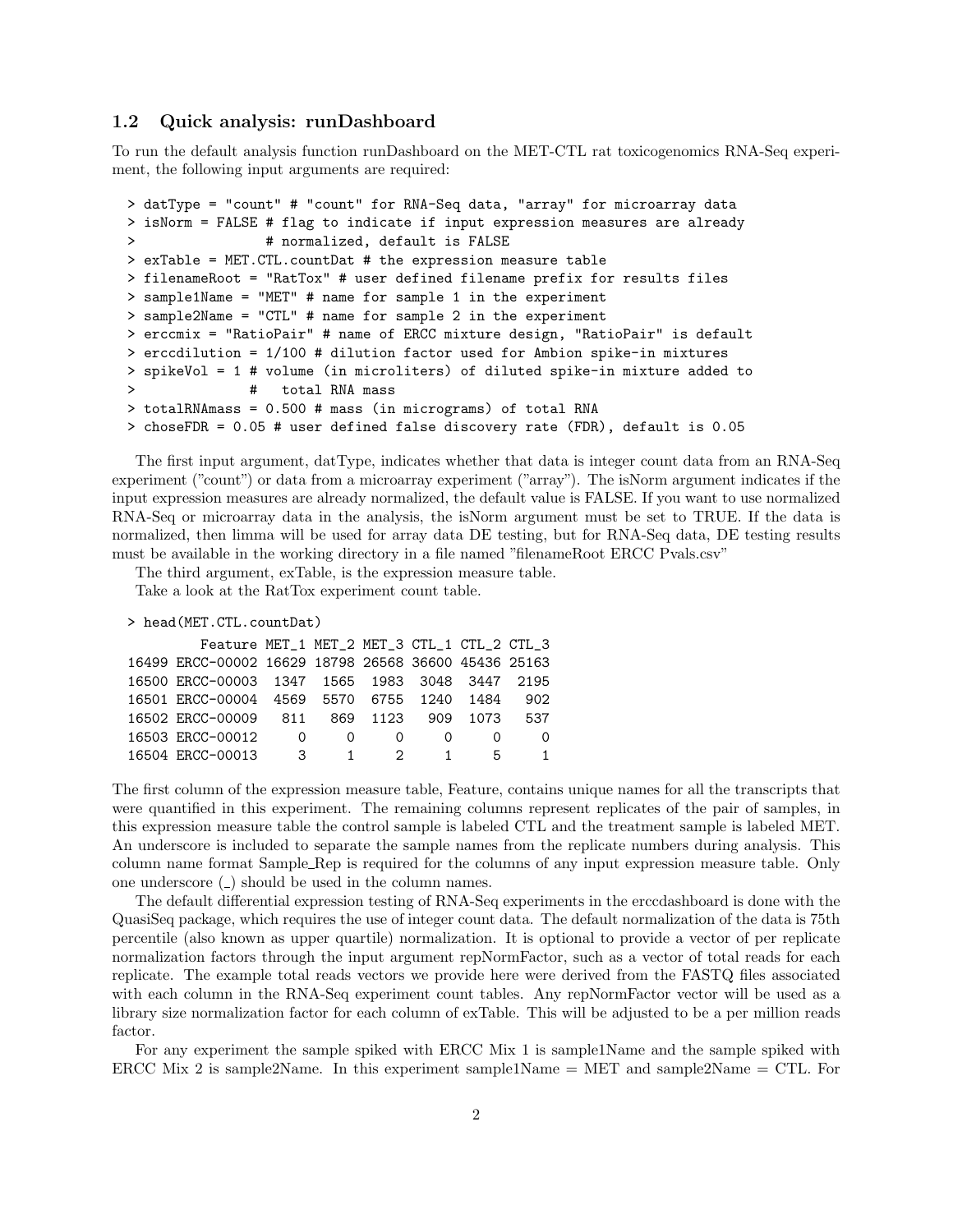a more robust experimental design the reverse spike-in design could be created using additional replicates of the treatment and control samples. ERCC Mix 2 would be spiked into MET samples and ERCC Mix 1 would be spiked into CTL control replicates.

The dilution factor of the pure Ambion ERCC mixes prior to spiking into total RNA samples is erccdilution. The amount of diluted ERCC mix spiked into the total RNA sample is spikeVol (units are  $\mu$ L). The mass of total RNA spiked with the diluted ERCC mix is totalRNAmass (units are  $\mu$ g).

The final required input parameter, choseFDR, is the False Discovery Rate (FDR) for differential expression testing. A typical choice would be 0.05 (5% FDR), so this is the default choseFDR value. For the rat data since most genes are not differentially expressed a less conservative FDR is chosen (FDR  $= 0.1$ ) and for the UHRR and HBRR reference RNA samples  $FDR = 0.01$  is chosen, because there is a large number of differentially expressed genes for this pair of samples.

The function runDashboard.R is provided for convenient default erccdashboard analysis. Execution of the runDashboard function calls the default functions for erccdashboard analysis and reports parameters and progress to the R console. The functions called within runDashboard.R are also available to the user (details provided in Section 4).

All data and analysis results are stored in the list object exDat. For convenience the main diagnostic figures are saved to a pdf file and the exDat object is saved to an .RData object named using the filenameRoot provided by the user.

Use the following command to run the default runDashboard script:

```
> exDat <- runDashboard(datType="count", isNorm = FALSE,
                         exTable=MET.CTL.countDat,
                         filenameRoot="RatTox", sample1Name="MET",
                         sample2Name="CTL", erccmix="RatioPair",
                         erccdilution=1/100, spikeVol=1,
                         totalRNAmass=0.500, choseFDR=0.1)
Initializing the exDat list structure...
choseFDR = 0.1repNormFactor is NULL
Filename root is: RatTox.MET.CTL
Transcripts were removed with a mean count < 1 or more than 2
replicates with 0 counts.
Original data contained 16590 transcripts.
After filtering 11570 transcripts remain for analysis.
A total of 29 out of 92
ERCC controls were filtered from the data set
The excluded ERCCs are:
ERCC-00012 ERCC-00014 ERCC-00016 ERCC-00017 ERCC-00024
ERCC-00041 ERCC-00048 ERCC-00057 ERCC-00061 ERCC-00073
ERCC-00075 ERCC-00081 ERCC-00083 ERCC-00086 ERCC-00097
ERCC-00098 ERCC-00104 ERCC-00117 ERCC-00120 ERCC-00123
ERCC-00126 ERCC-00134 ERCC-00137 ERCC-00138 ERCC-00142
ERCC-00147 ERCC-00150 ERCC-00156 ERCC-00164
repNormFactor is NULL,
Using Default Upper Quartile Normalization Method - 75th percentile
normVec:
438 517 473 397 546 389
Check for sample mRNA fraction differences(r_m)...
```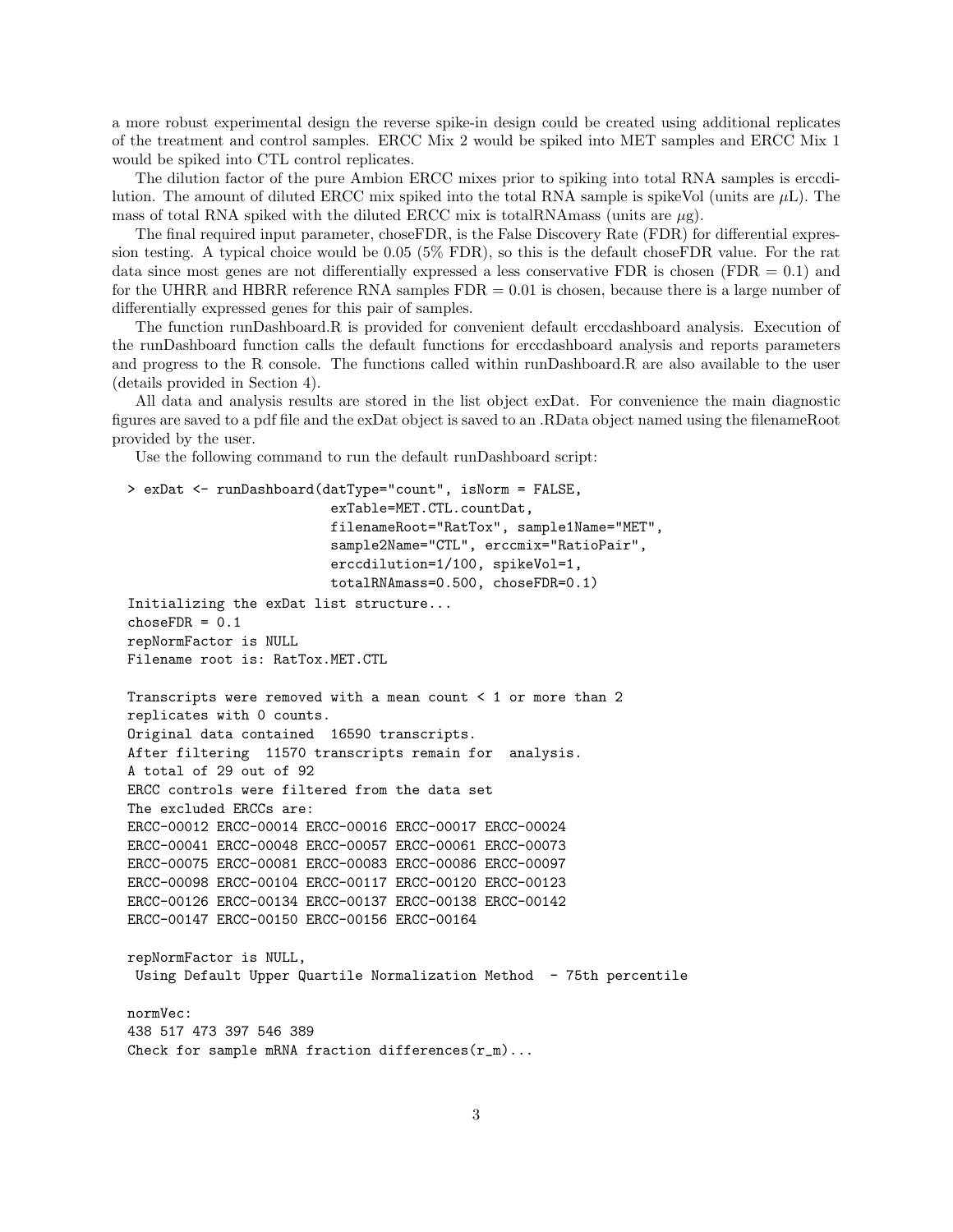Number of ERCC Controls Used in r\_m estimate 63 Outlier ERCCs for GLM r\_m Estimate: None GLM log(r\_m) estimate: -0.07014034 GLM log(r\_m) estimate weighted s.e.: 0.1494555 Number of ERCCs in Mix 1 dyn range: 63 Number of ERCCs in Mix 2 dyn range: 63 These ERCCs were not included in the signal-abundance plot, because not enough non-zero replicate measurements of these controls were obtained for both samples: ERCC-00058 ERCC-00067 ERCC-00077 ERCC-00168 ERCC-00028 ERCC-00033 ERCC-00040 ERCC-00109 ERCC-00154 ERCC-00158 Saving dynRangePlot to exDat Starting differential expression tests Show log.offset 6.082219 6.248043 6.159095 5.983936 6.302619 5.963579  $Disp = 0.0625$ ,  $BCV = 0.25$  $Disp = 0.06244$ ,  $BCV = 0.2499$ [1] "Analyzing Gene # 2" [1] "Analyzing Gene # 10" [1] "Analyzing Gene # 100" [1] "Analyzing Gene # 500" [1] "Analyzing Gene # 1000" [1] "Analyzing Gene # 2500" [1] "Analyzing Gene # 5000" [1] "Analyzing Gene # 10000" [1] "Analyzing Gene # 2" [1] "Analyzing Gene # 10" [1] "Analyzing Gene # 100" [1] "Analyzing Gene # 500" [1] "Analyzing Gene # 1000" [1] "Analyzing Gene # 2500" [1] "Analyzing Gene # 5000" [1] "Analyzing Gene # 10000" Note: 'test.mat' not provided. Comparing each model from 'design.list' to first model in 'design.list', which must be the full model [1] "Spline scaling factor: 0.936236994433361" [1] "Spline scaling factor: 0.933747738707532"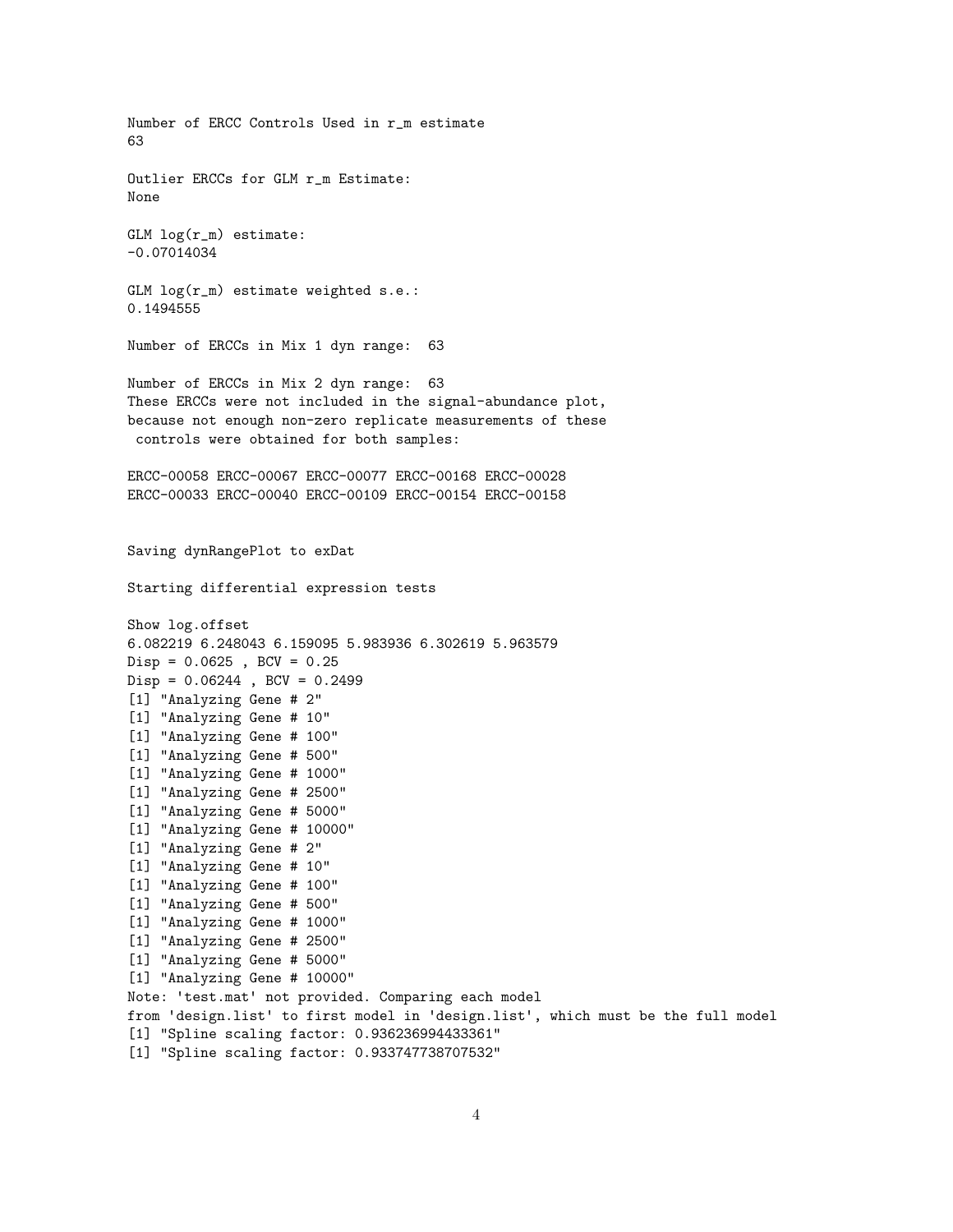[1] "Analyzing Gene # 2" [1] "Analyzing Gene # 10" [1] "Analyzing Gene # 2" [1] "Analyzing Gene # 10" Note: 'test.mat' not provided. Comparing each model from 'design.list' to first model in 'design.list', which must be the full model [1] "Spline scaling factor: 0.933747738707532" [1] "Finished DE testing" [1] "Spline scaling factor: 0.933747738707532" Finished examining dispersions Threshold P-value 0.007737177 Generating ROC curve and AUC statistics... Area Under the Curve (AUC) Results: Ratio AUC Detected Spiked 4:1 1.000 16 23 1:1.5 0.950 16 23 1:2 0.971 16 23 Estimating ERCC LODR ............................................. Ratio LODR Estimate 90% CI Lower Bound 90% CI Upper Bound 4:1 26 19 32 1:1.5 Inf <NA> <NA> <NA> 1:2 270 140 390 LODR estimates are available to code ratio-abundance plot Saving main dashboard plots to pdf file... Saving exDat list to .RData file... Analysis completed.

### 1.3 Results of dashboard analysis

The summary function will give a top level view of the exDat list structure. The str function will give more detail. It is a good idea to set the max.level argument in the str function, because by the end of the analysis the exDat structure is quite large.

| > summary (exDat) |              |                 |           |  |  |  |  |  |  |
|-------------------|--------------|-----------------|-----------|--|--|--|--|--|--|
|                   | Length Class |                 | Mode      |  |  |  |  |  |  |
| sampleInfo        | 11           | -none-          | list      |  |  |  |  |  |  |
| plotInfo          | 9            | -none-          | list      |  |  |  |  |  |  |
| erccInfo          | 4            | -none-          | list      |  |  |  |  |  |  |
| Transcripts       | 7            | data.frame list |           |  |  |  |  |  |  |
| designMat         | 3            | data.frame list |           |  |  |  |  |  |  |
| sampleNames       | 2            | -none-          | character |  |  |  |  |  |  |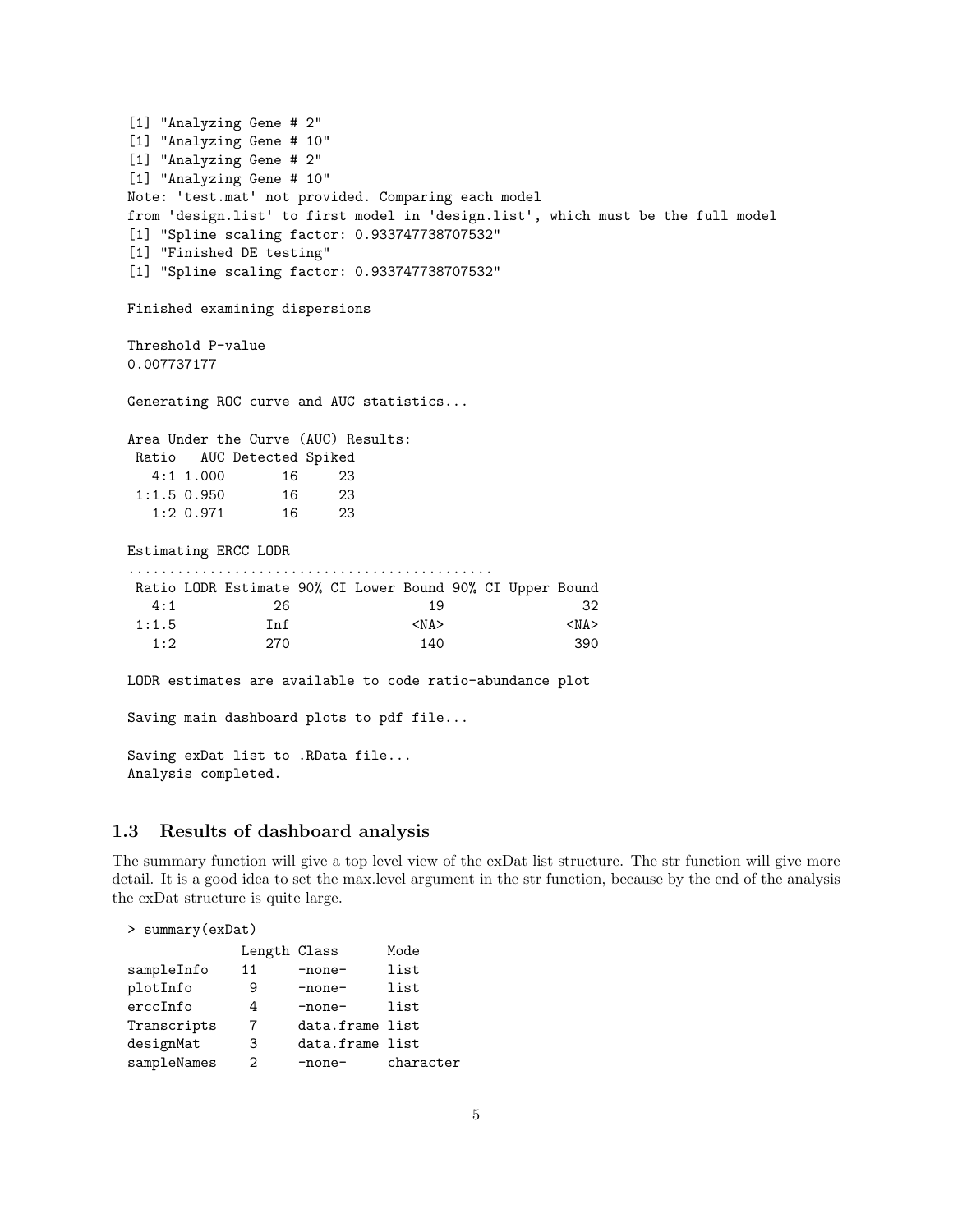| idCols        | 6  | data.frame list |         |
|---------------|----|-----------------|---------|
| normERCCDat   | 7  | data.frame list |         |
| normFactor    | 6  | -none-          | numeric |
| mnLibeFactor  |    | -none-          | numeric |
| spikeFraction | 1  | $-none-$        | numeric |
| idColsAdj     | 6  | data.frame list |         |
| Results       | 12 | -none-          | list    |
| Figures       |    | -none-          | list    |

The figures from the analysis are stored in exDat\$Figures. The four main diagnostic figures that are saved to pdf are the dynRangePlot, rocPlot, lodrERCCPlot, and maPlot.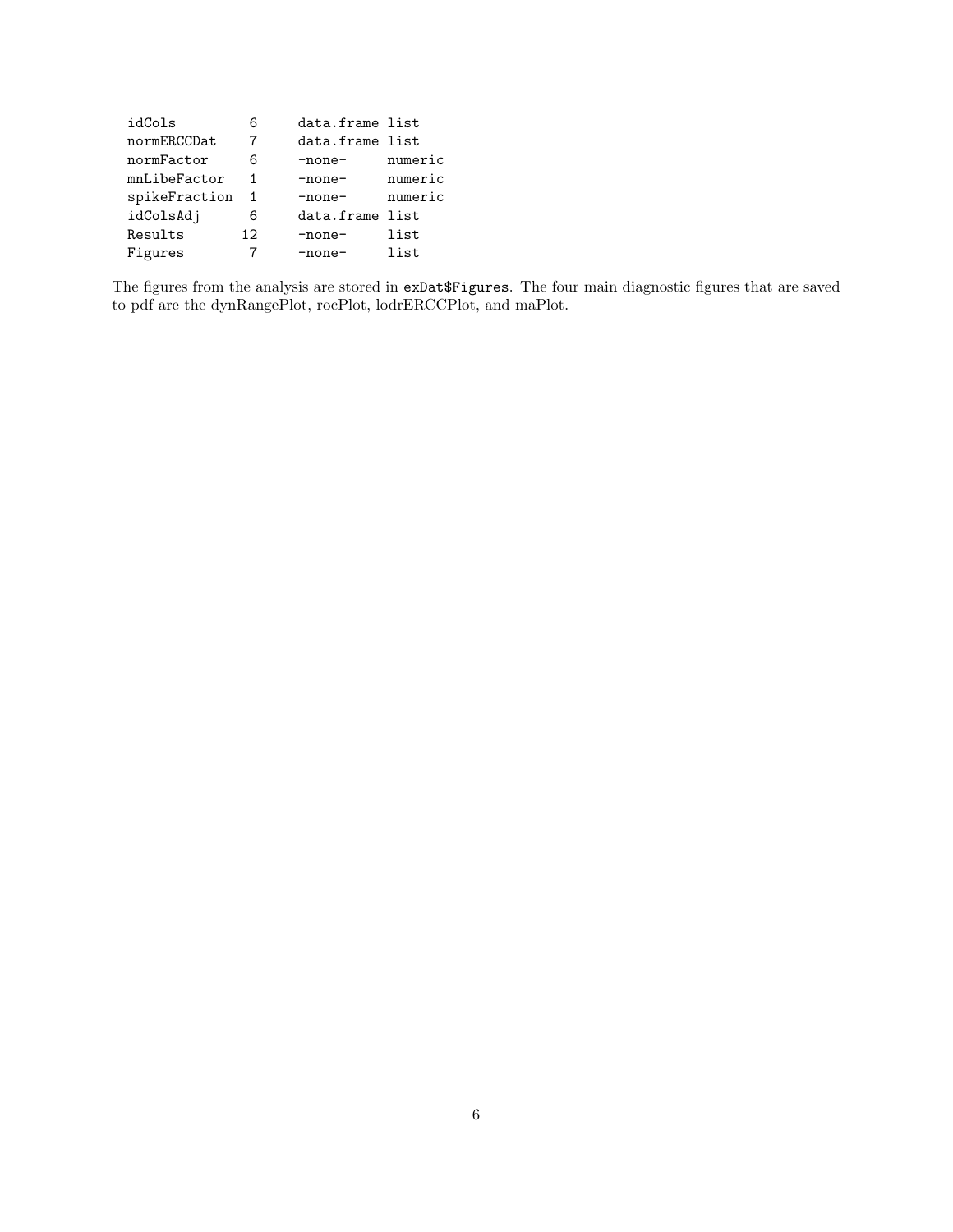### > exDat\$Figures\$dynRangePlot



For this particular experiment the relationship between abundance and signal for the ERCC controls show that the measurement results span a  $2^{15}$  dynamic range. These ERCC mixtures were designed to span a  $2^{20}$ dynamic range, but there was insufficient evidence to reliably quantify ERCC transcripts at low abundances.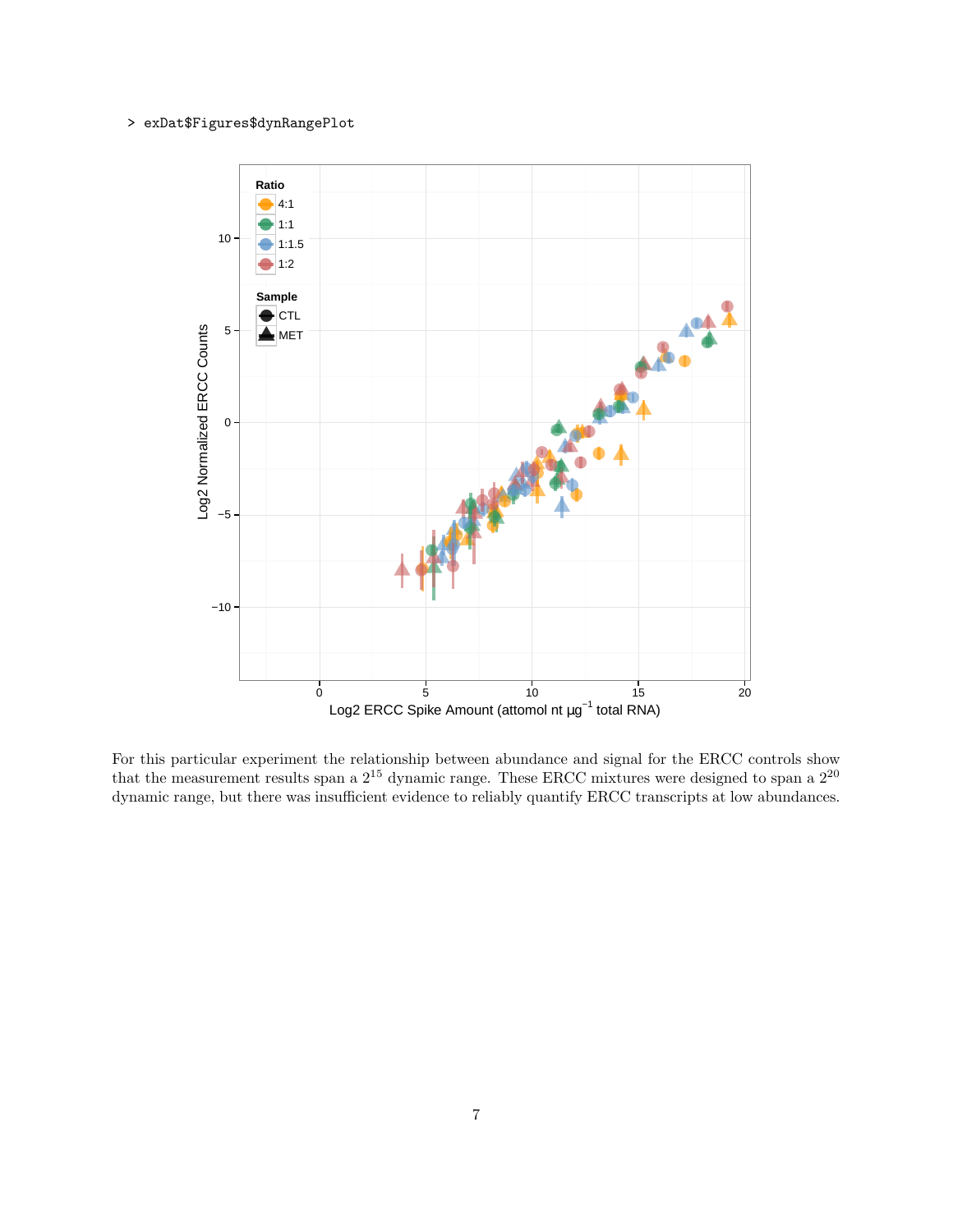#### > exDat\$Figures\$rocPlot



The receiver operator characteristic (ROC) curve and the Area Under the Curve (AUC) statistic provide evidence of the diagnostic power for detecting differential expression in this rat toxicogenomics experiment. As expected with increased fold change, diagnostic power increases. The AUC summary statistic for different experiments can be used to compare diagnostic performance.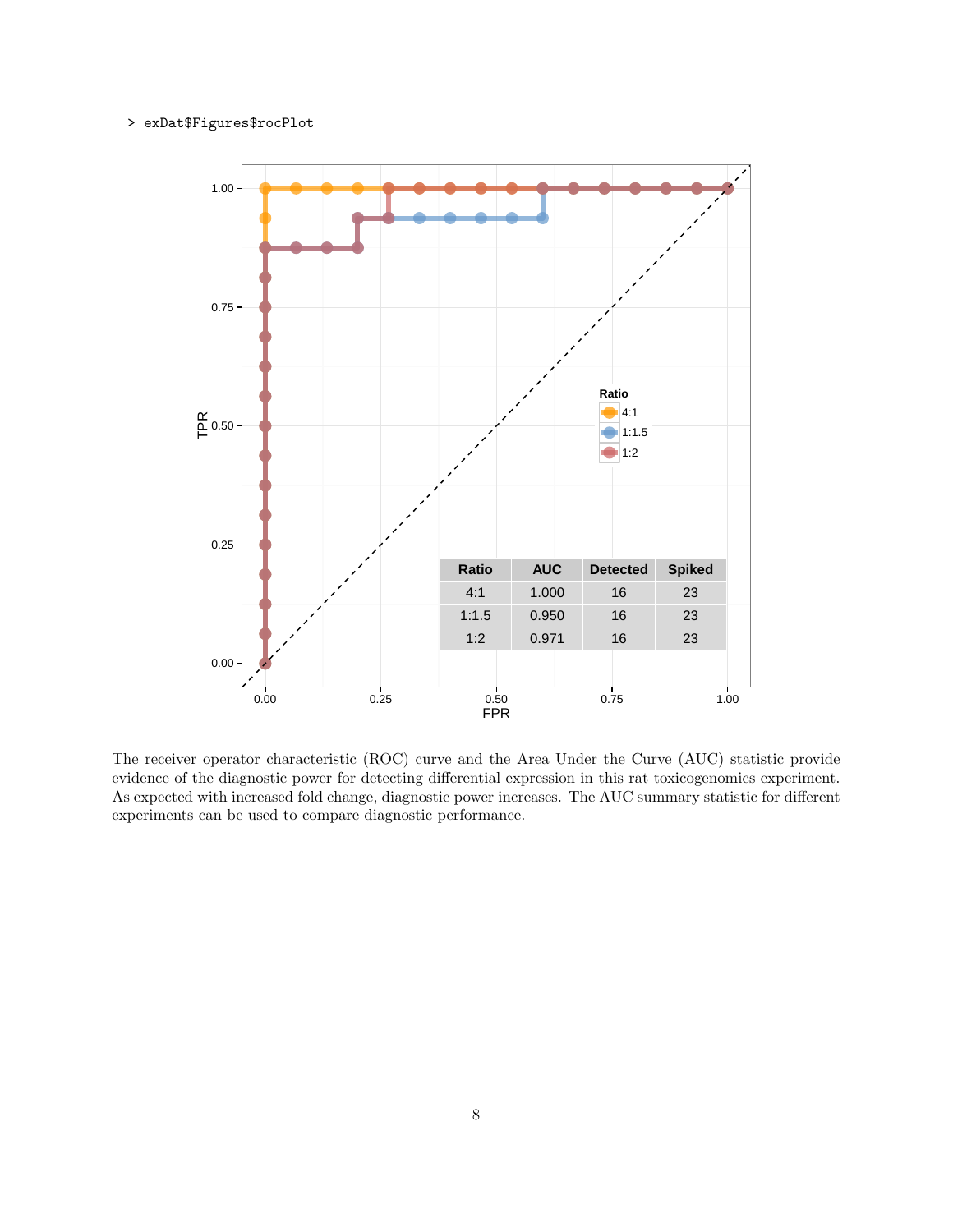### > exDat\$Figures\$lodrERCCPlot



By modeling the relationship between average signal and p-values we can obtain Limit of Detection of Ratios (LODR) estimates for each differential fold change (or Ratio,indicated by color) and a threshold p-value, p.thresh, indicated by the dotted black line. LODR values can be compared between experiments to evaluate the ability to detect differences between samples as a function of transcript abundance.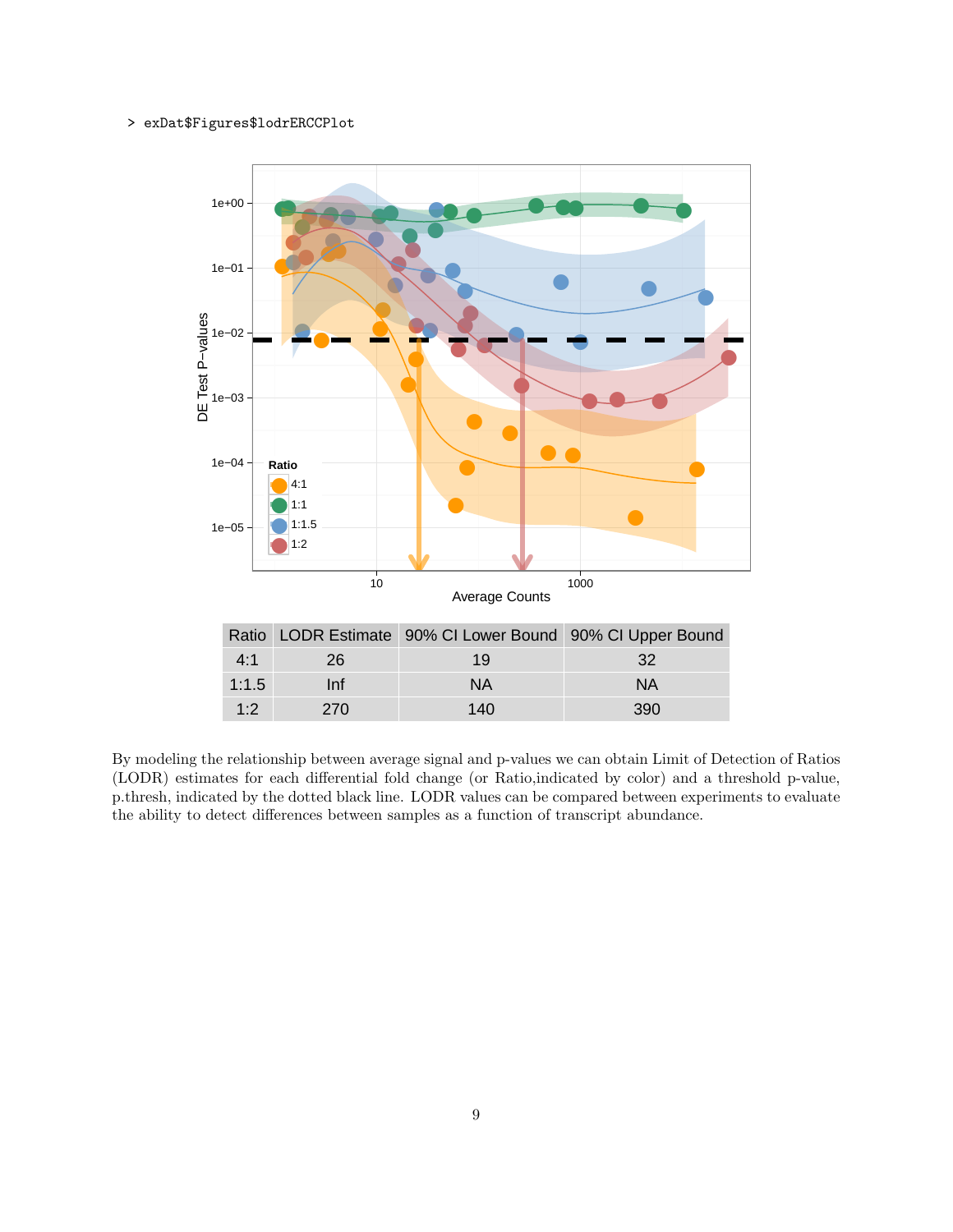#### > exDat\$Figures\$maPlot



An MA plot (Ratio of Signals vs Average Signals) shows the ratio measurements of transcripts in the pair of samples as a function of abundance. The ERCC control ratios measurements are coded to indicate which controls are above a given LODR (solid circles) or below the LODR (open circles). This plot also shows the variability in ratio measurements as a function of dynamic range and the bias in control ratio measurements  $(r_m)$ , which is influenced by the mRNA fraction difference between the pair of samples.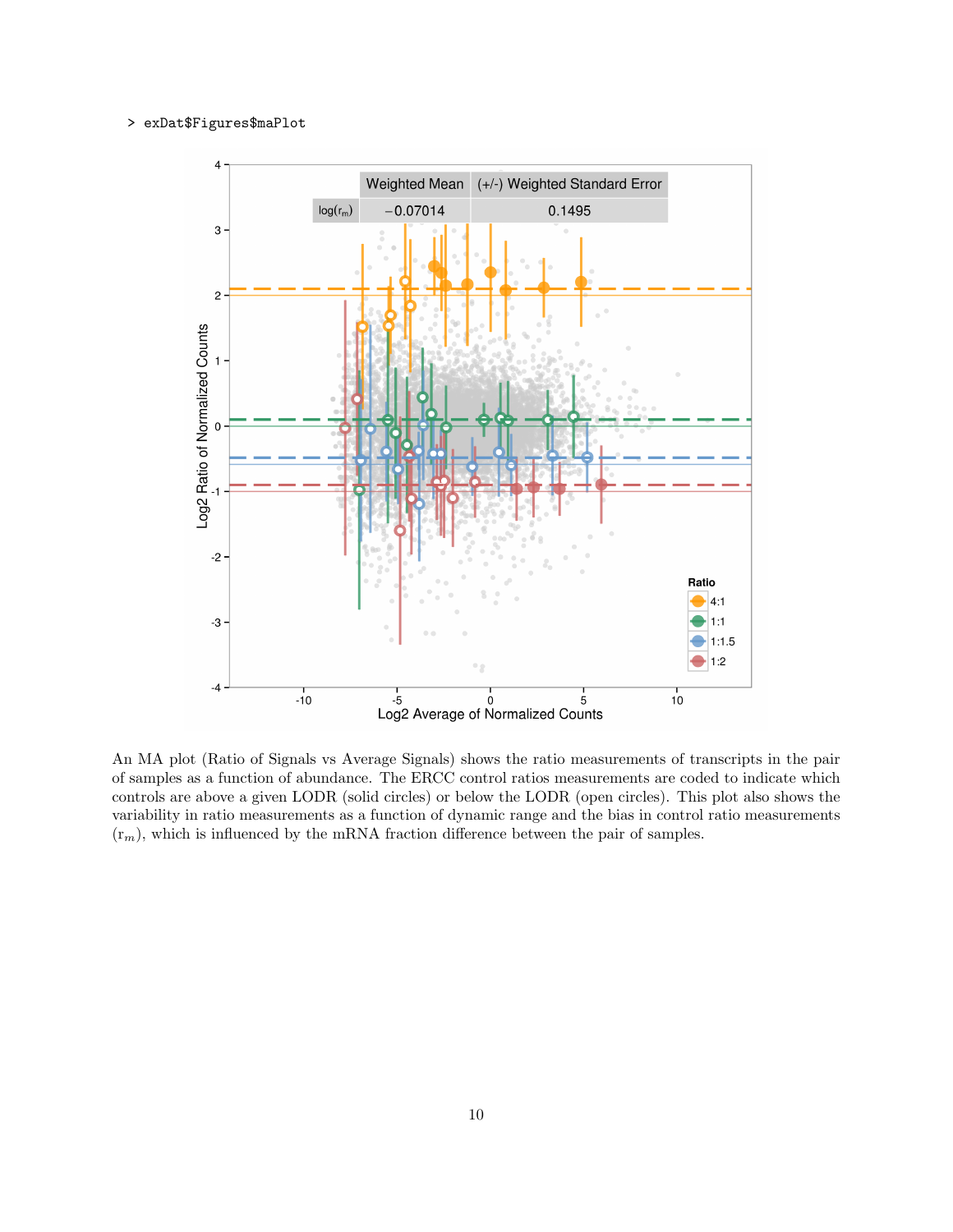# 2 Comparison of Performance Between Experiments

The performance metrics provided here derived from measurements of ERCC ratios in gene expression experiments (AUC, LODR,  $r_m$ , and the standard deviations of the ERCC ratio measurements) can be used to assess performance between experiments within the same laboratory, or between different laboratories or technology platforms.

To illustrate the difference between technology platforms example data are also provided from the SEQC interlaboratory study. The interlaboratory experiments were performed with aliquots from single large batches of commercially available reference RNA samples, Universal Human Reference RNA (UHRR) and Human Brain Reference RNA (HBRR).To prepare these large batches of reference RNA samples, 50 µL of undiluted Ambion ERCC Mix 1 was spiked into 2500  $\mu$ g of the UHRR total RNA and 50  $\mu$ L of undiluted Ambion ERCC Mix 2 was spiked into 2500  $\mu$ g the HBRR sample before these samples were aliquoted and shared amongst laboratories and across platforms.

### 2.1 Analysis of an UHRR vs. HBRR Microarray experiment

To analyze the example reference RNA experiment microarray data use the following command:

```
> exDat <- runDashboard(datType="array", isNorm = FALSE,
                        exTable=UHRR.HBRR.arrayDat,
                        filenameRoot = "Lab13.array",
                        sample1Name = "UHRR", sample2Name="HBRR",
                        erccmix = "RatioPair", erccdilution = 1,
                        spikeVol = 50, totalRNAmass = 2.5*10^(3), choseFDR=0.01)
```
Note that unnormalized fluorescent signals are expected for erccdashboard analysis of microarray data (with the argument isNorm = FALSE) and input data should not be log transformed.

As with RNA-Seq experiments for microarray experiments it is optional to provide a vector of per replicate normalization factors through the input argument repNormFactor.

Normalized microarray data may be analyzed with the erccdashboard if isNorm = TRUE.

## 2.2 Analysis of an UHRR vs. HBRR RNA-Seq experiment

To analyze the RNA-Seq reference RNA experiment data simply repeat the same command that you used in the previous section with the microarray data, but change the datType to "count", use UHRR.HBRR.countDat as your exTable, and change your filenameRoot to a different character string, so that your microarray data is not overwritten.

# 3 Analysis Details: Advanced Use of erccdashboard Functions

The analysis functions contained in the convenience wrapper function runDashboard can also be used directly by the user. Comments are provided above each analysis step included in runDashboard to describe the purpose and ordering constraints. View the runDashboard script to see comments describing the analysis functions and the ordering constraints:

```
> runDashboard
function (datType = NULL, isNorm = FALSE, exTable = NULL, repNormFactor = NULL,
    filenameRoot = NULL, sample1Name = NULL, sample2Name = NULL,
    \text{erccmix} = \text{"RatioPair"}, \text{erccdilution} = 1, \text{spikeVol} = 1, \text{totalRRMmass} = 1,
    choseFDR = 0.05, ratioLim = c(-4, 4), signalLim = c(-14, 4)14), userMixFile = NULL)
{
```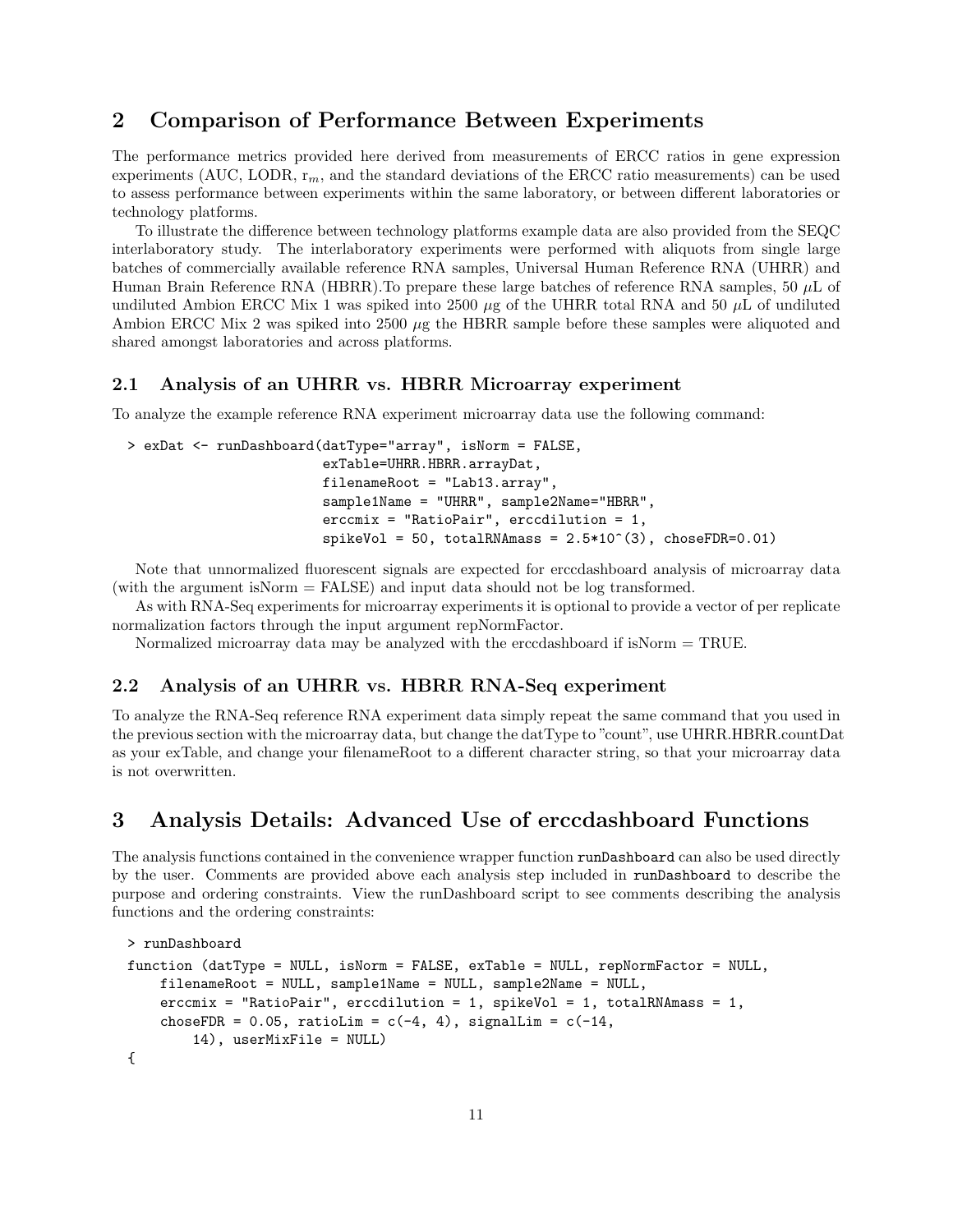```
exDat \leq initDat(datType = datType, isNorm = isNorm, exTable = exTable,
       repNormFactor = repNormFactor, filenameRoot = filenameRoot,
        sample1Name = sample1Name, sample2Name = sample2Name,
        erccmix = erccmix, erccdilution = erccdilution, spikeVol = spikeVol,
        totalRNAmass = totalRNAmass, choseFDR = choseFDR, ratioLim = ratioLim,
        signalLim = signalLim, userMixFile = userMixFile)
    exDat <- est_r_m(exDat)
    exDat <- dynRangePlot(exDat)
   exDat <- geneExprTest(exDat)
   exDat <- erccROC(exDat)
   exPat = estLODR(exPat, kind = "ERC", prob = 0.9)exDat <- annotLODR(exDat)
   saveERCCPlots(exDat, saveas = "pdf")
    cat("\nSaving exDat list to .RData file...")
   nam <- paste(exDat$sampleInfo$filenameRoot, "exDat", sep = ".")
    assign(nam, exDat)
   to.save \leftarrow ls()
   saveName <- paste0(exDat$sampleInfo$filenameRoot, ".RData")
   save(list = to.save[grepl(pattern = nam, x = to.save)], file = saveName)
    cat("\nAnalysis completed.")
   return(exDat)
<environment: namespace:erccdashboard>
```
### 3.1 Flexibility in Differential Expression Testing

}

The gene ExprTest function wraps the QuasiSeq differential expression testing package for datType  $=$  "count" or uses the limma package for differential expression testing if  $datType = "array"$ . The function uses the DE testing p-value results and choseFDR parameter to select a threshold p-value for LODR estimation.

For count data if DE testing has already been done and a correctly formatted filenameRoot.All.Pvals.csv file is provided with the necessary DE test results, then geneExprTest will have reduced runtime. The function will look for a csv file with the name "filenameRoot.All.Pvals.csv" and column names "Feature", "MnSignal", Pval", and "Fold" must be in the file. "Feature" is a column of transcript names including ERCC controls and endogenous transcripts, "MnSignal" is the mean signal across sample replicates, "Pval" are the unadjusted P-values from differential expression testing (Q-values will be automatically estimated for the P-values, and take into account multiple hypothesis testing), and "Fold" are the numeric fold changes for the ERCC controls (0.5, 4, 1, and 0.667) and for endogenous transcripts the "Fold" is NA.

To use results from another DE testing tool (instead of QuasiSeq) the csv file with the name "filename-Root.All.Pvals.csv" and correct column headers should be in the working directory. This file is required if the input data (exTable) is RNA-Seq data (datType = "count") and if the data is already normalized (isNorm  $=$  TRUE). If isNorm is TRUE, then the software asks for user input about length normalization. Type Y at the command line in the R console if the data is length normalized (e.g. FPKM or RPKM data) otherwise type N.

For array data the current option for differential expression testing is limited to limma.

### 3.2 Options for LODR Estimation

The default behavior of runDashboard is to use the estLODR function to obtain an LODR estimate using empirical data from the ERCCs and a model-based simulation using the endogenous genes in the sample. The type of LODR estimation is selected using the argument kind in the estLODR function. The other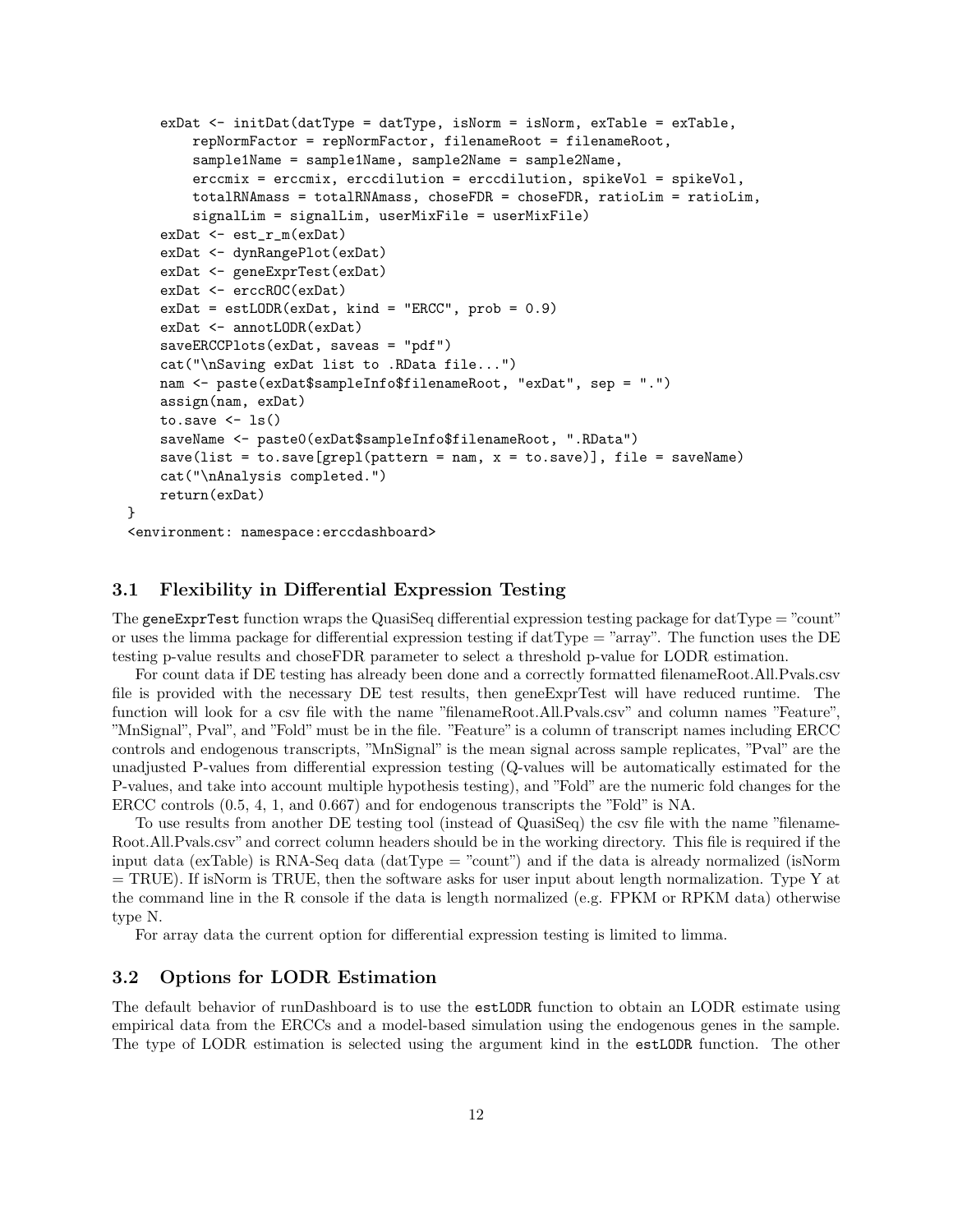parameter that may be adjusted is the probability for the LODR estimate, in the default analysis prob = 0.9 is selected.

### 3.3 Options for Printing Plots to File

The function saveERCCPlots will save selected figures to a pdf file. The default is to print the 4 main erccdashboard figures to a single page (plotsPerPg = "main"). If plotsPerPg = "single" then each plot is placed on an individual page in one pdf file. If plotlist is not defined (plotlist  $=$  NULL) then all plots in exDat\$Figures are printed to the pdf file.

### 3.4 Analysis of Alternative Spike-in Designs

By default the package is configured to analyze the ERCC ratio mixtures produced by Ambion (ERCC ExFold RNA Spike-In Mixes, Catalog Number 4456739). This pair of control ratio mixtures were designed to have 1:1, 4:1, 1:1.5, and 1:2 ratios of 92 distinct RNA transcripts (23 different RNA control sequences are in each of these four ratio subpools). Alternative ERCC RNA control ratio mixture designs can be produced using the NIST DNA Plasmid Library for External Spike-in Controls (NIST Standard Reference Material 2374, https://www-s.nist.gov/srmors/certificates/2374.pdf). For example, a pair of RNA control mixtures could be created with a ternary ratio design, three subpools of RNA controls with either no change (1:1) or 2-fold increased (2:1) and 2-fold decreased (1:2) relative abundances between the pair of mixtures (Mix 1/Mix 2). To use alternative spike-in mixture designs with the dashboard a csv file must be provided to the package with the argument userMixFile for the initDat function.

If all samples from both conditions were only spiked with a single ERCC mixture (e.g. Ambion Catalog Number 4456740, ERCC RNA Spike-In Mix) a limited subset of the package functions can be used (initDat, est\_r\_m, and dynRangePlot. For initDat use ERCCMixes="Single" and est\_r\_m and dynRangePlot functions can then be used to examine the mRNA fraction differences for the pair of samples and evaluate the dynamic range of the experiment.

# 4 Notes on R version and session information

The results shown in this R vignette are the same as the results shown in our manuscript and were obtained with the following R session information.

```
> sessionInfo()
R version 3.1.1 Patched (2014-09-25 r66681)
Platform: x86_64-unknown-linux-gnu (64-bit)
locale:
 [1] LC_CTYPE=en_US.UTF-8 LC_NUMERIC=C
 [3] LC_TIME=en_US.UTF-8 LC_COLLATE=C
 [5] LC_MONETARY=en_US.UTF-8 LC_MESSAGES=en_US.UTF-8
 [7] LC_PAPER=en_US.UTF-8 LC_NAME=C
 [9] LC_ADDRESS=C LC_TELEPHONE=C
[11] LC_MEASUREMENT=en_US.UTF-8 LC_IDENTIFICATION=C
attached base packages:
[1] splines grid stats graphics grDevices
[6] utils datasets methods base
other attached packages:
[1] erccdashboard_1.0.0 gridExtra_0.9.1
```